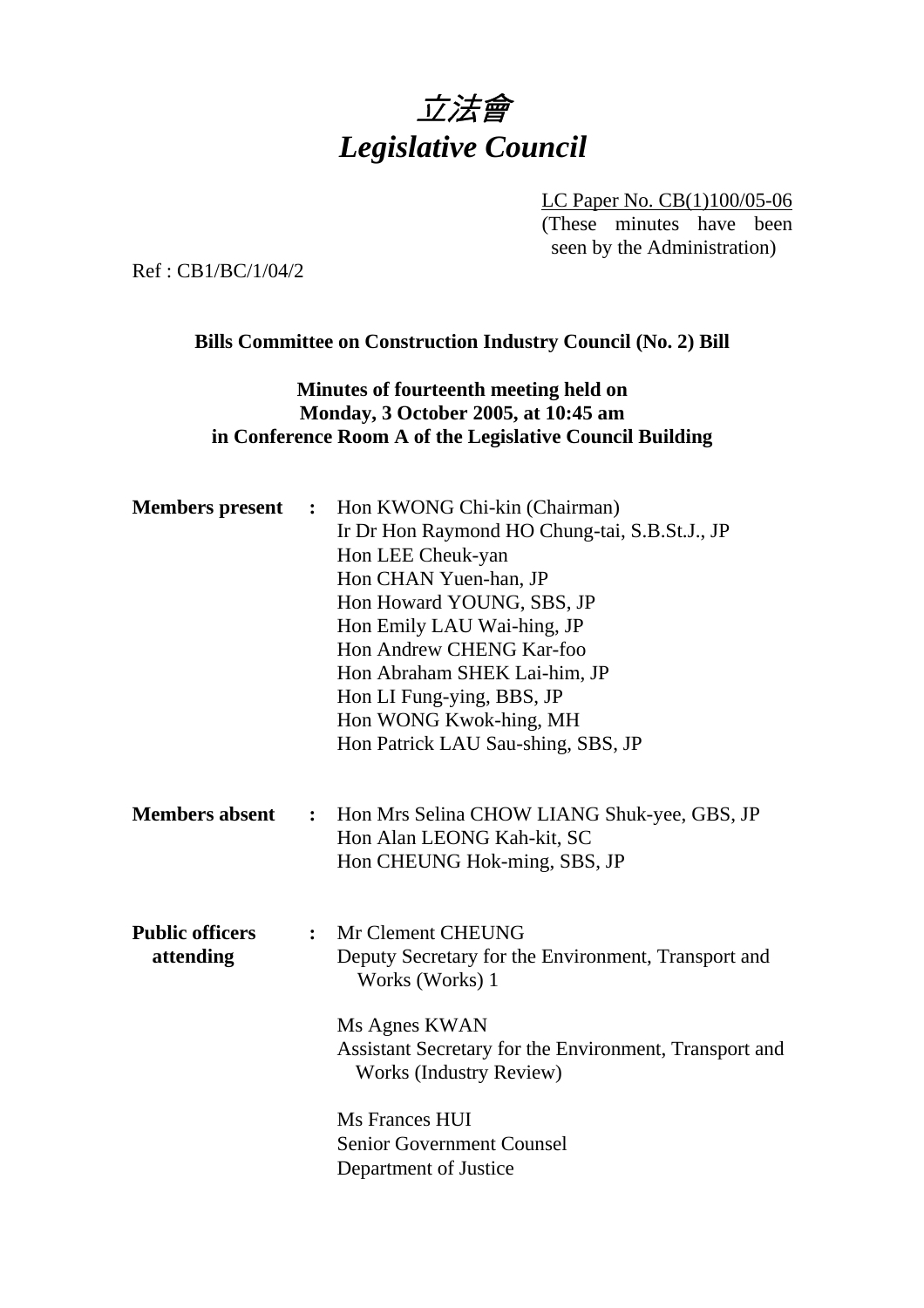|               |              |                                | Ms Selina LAU<br><b>Government Counsel</b><br>Department of Justice                                                                                                                                              |
|---------------|--------------|--------------------------------|------------------------------------------------------------------------------------------------------------------------------------------------------------------------------------------------------------------|
|               |              | <b>Clerk in attendance:</b>    | Miss Odelia LEUNG<br>Chief Council Secretary (1)4                                                                                                                                                                |
|               |              | <b>Staff in attendance:</b>    | <b>Miss Kitty CHENG</b><br>Assistant Legal Adviser 5                                                                                                                                                             |
|               |              |                                | Ms Sarah YUEN<br>Senior Council Secretary (1)6                                                                                                                                                                   |
| <b>Action</b> |              |                                |                                                                                                                                                                                                                  |
|               | I            | <b>Confirmation of minutes</b> | (LC Paper No. CB(1)2217/04-05<br>-- Minutes of meeting on 20 July<br>2005)                                                                                                                                       |
|               |              |                                | The minutes of the meeting held on 20 July 2005 were confirmed.                                                                                                                                                  |
|               | $\mathbf{I}$ |                                | <b>Meeting with the Administration</b><br>$(LC$ Paper No. $CB(1)2333/04-05(01)$ -- Relevant provisions of the<br>Planning<br>Ordinance<br>Town<br>131)<br>(Cap.<br>on<br>meeting<br>arrangements provided by the |
|               |              |                                | <b>Assistant Legal Adviser</b><br>LC Paper No. $CB(1)2313/04-05(01)$ -- List of follow-up actions<br>arising from discussion at the<br>meeting on 20 July 2005                                                   |
|               |              |                                | LC Paper No. $CB(1)2313/04-05(02)$ -- List of outstanding follow-up<br>actions arising from discussion<br>at previous meetings (as at<br>21 July 2005)                                                           |
|               |              |                                | LC Paper No. $CB(1)2313/04-05(03)$ -- Administration's responses to                                                                                                                                              |

outstanding follow-up actions arising from discussions at previous meetings (as at 21 July 2005) LC Paper No.  $CB(1)2313/04-05(04) - A$  comparison of the Construction Industry Council (No.2) Bill with relevant

provisions of the Industrial Training (Construction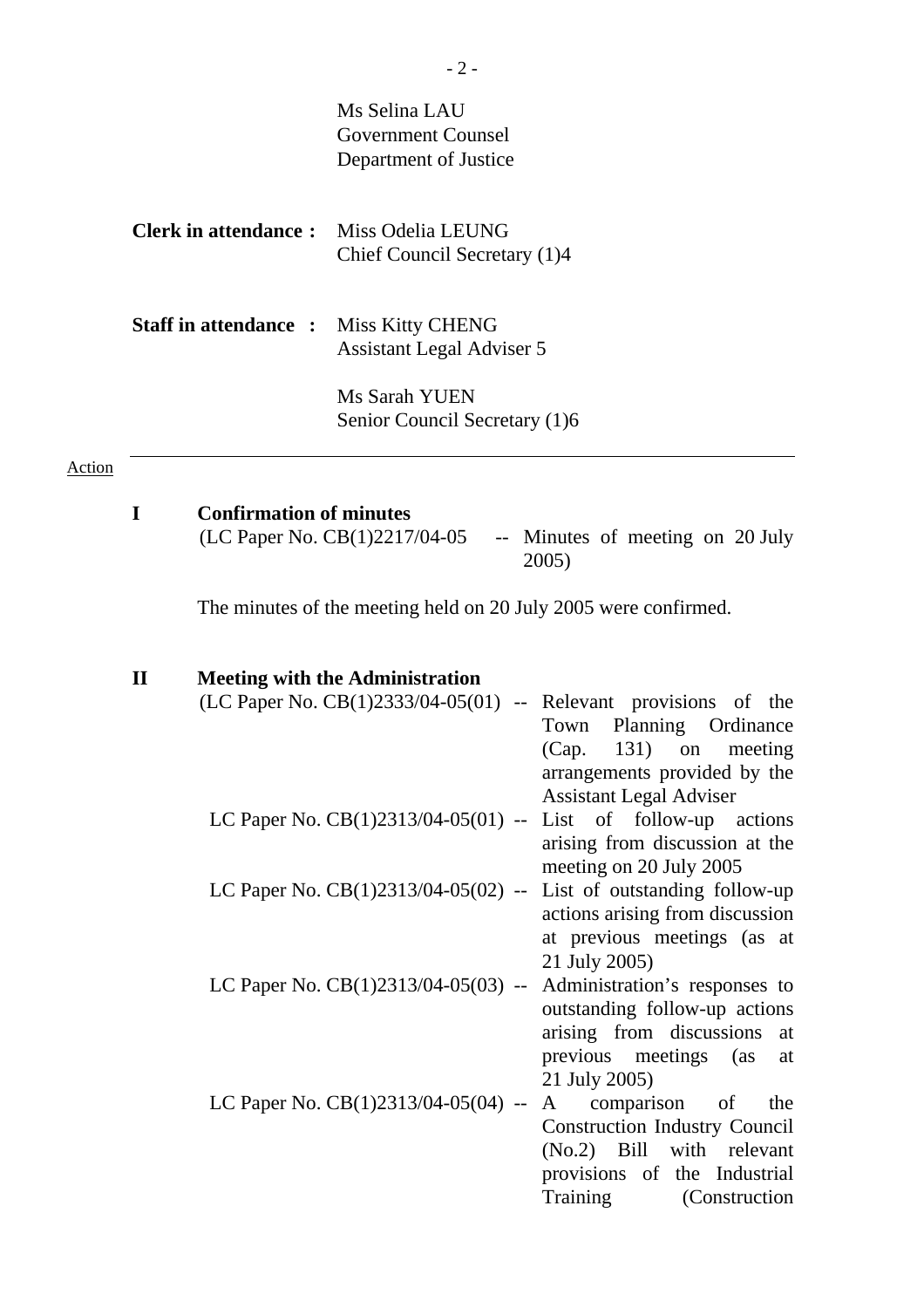Industry) Ordinance (Cap. 317))

2. The Bills Committee deliberated (Index of proceedings attached at the **Appendix**).

- 3. The Administration was requested to:
	- (a) at the Second Reading debate on the Bill, state its expectations in relation to nomination for appointment to the Construction Industry Council (CIC) and the need for a report back system;
	- (b) refine the drafting of new  $7A(2)(b)(ii)$  in Schedule 2 to reflect the policy intention that meetings of CIC would not be open if the matter to be discussed in relation to levy was case specific;
	- (c) in consultation with the Legal Adviser to the Bill Committee, provide the case law concerning the meaning of the phrase "…having regard to all the circumstances of a particular case, reasonably considers that..." (new  $7A(2)(c)$  in Schedule 2);
	- (d) advise in writing the outcome of the voluntary exit scheme launched by Construction Industry Training Authority (CITA) and the impact on its financial position;
	- (e) provide a breakdown by year of the value of construction works subject to levy and the levy income in the 90s; and
	- (f) consider providing a written undertaking concerning smooth transition of CITA staff upon the amalgamation of CITA with CIC.

### **III Any other business**

4. The Chairman reminded members that the next two meetings of the Bills Committee had been scheduled as follows –

|               | Date and time                                          |  |
|---------------|--------------------------------------------------------|--|
| 15th meeting: | 10 October 2005 (Monday)<br>from 2:30 pm to 4:30 pm    |  |
| 16th meeting: | 25 October 2005 (Tuesday)<br>from 10:45 am to 12:45 pm |  |

5. Members agreed that the Bills Committee should proceed to clause-by-clause examination of the Bill at its fifteenth meeting.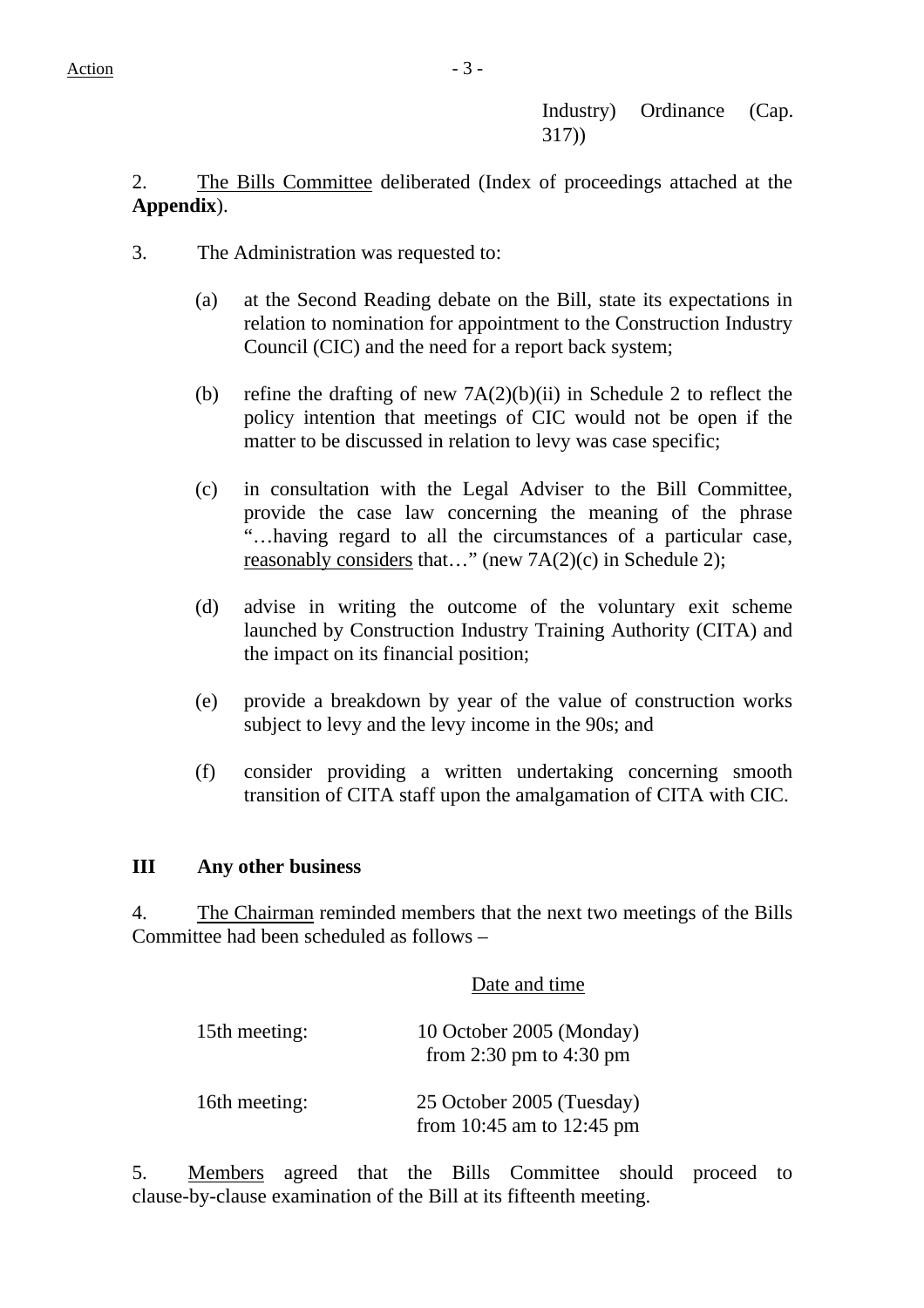6. The meeting ended at 12:55 pm.

Council Business Division 1 Legislative Council Secretariat 24 October 2005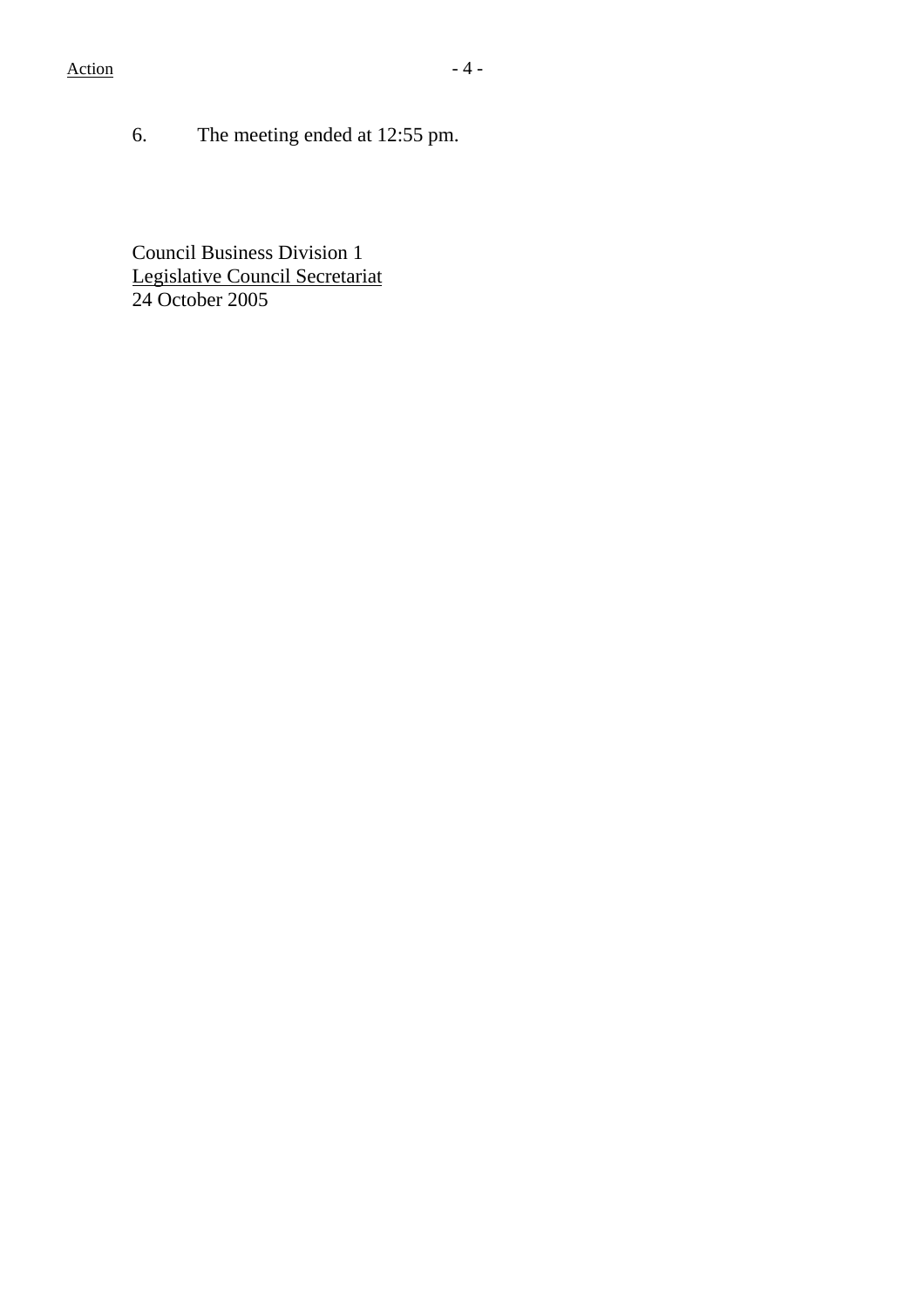## **Proceedings of the fourteenth meeting of the Bills Committee on Construction Industry Council (No. 2) Bill on Monday, 3 October 2005, at 10:45 am in Conference Room A of the Legislative Council Building**

| Time marker       | <b>Speaker</b>                             | Subject(s)                                                                                                                                                                                                                                                                                                                                                                                                                                                                                                                                                                                                                                                                                                                                                                     | <b>Action</b><br>required |
|-------------------|--------------------------------------------|--------------------------------------------------------------------------------------------------------------------------------------------------------------------------------------------------------------------------------------------------------------------------------------------------------------------------------------------------------------------------------------------------------------------------------------------------------------------------------------------------------------------------------------------------------------------------------------------------------------------------------------------------------------------------------------------------------------------------------------------------------------------------------|---------------------------|
| $000000 - 000020$ | Chairman                                   | Confirmation of minutes<br>of<br>the<br>meeting held on 20 July 2005<br>(LC Paper No. CB(1)2217/04-05)                                                                                                                                                                                                                                                                                                                                                                                                                                                                                                                                                                                                                                                                         |                           |
| $000021 - 000115$ | Chairman                                   | Opening remarks                                                                                                                                                                                                                                                                                                                                                                                                                                                                                                                                                                                                                                                                                                                                                                |                           |
| $000116 - 000557$ | Administration                             | Briefing by the Administration on<br>item (1) of the Administration's<br>responses to outstanding follow-up<br>actions arising from discussions at<br>previous meetings (Annex A to LC<br>Paper No. CB(1)2313/04-05(03))                                                                                                                                                                                                                                                                                                                                                                                                                                                                                                                                                       |                           |
| 000558 - 001822   | Chairman<br>Ms Emily LAU<br>Administration | A member's question on whether all<br>stakeholders found the new Schedule<br>1A agreeable, and expression of the<br>following views -<br>The proposed allocation of one<br>(a)<br>extra seat in the Construction<br>Industry Council (CIC)<br>to<br>construction workers unions was<br>inadequate;<br>She<br>supported the proposed<br>(b)<br>CIC's<br>of<br>Chief<br>removal<br>Executive from the membership<br>of CIC;<br>The number of representatives of<br>(c)<br>employers on CIC was too great<br>balanced<br>maintain<br>$\mathbf{a}$<br>to<br>composition;<br>It was unclear how the Secretary<br>(d)<br>for the Environment, Transport<br>and Works (SETW) should have<br>regard to the nominations made<br>when appointing members to<br>CIC (clause $9(5)$ ); and |                           |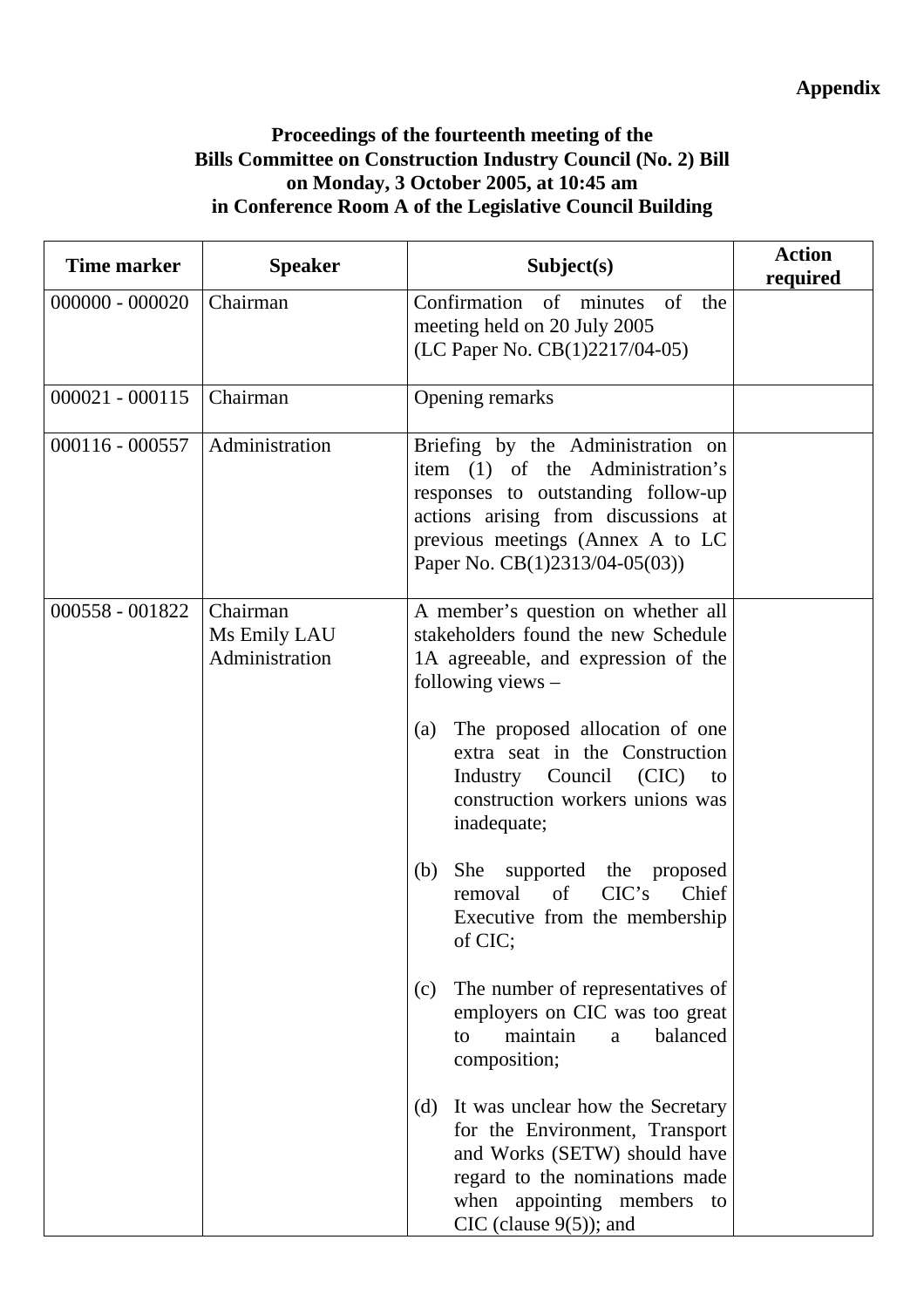| <b>Time marker</b> | <b>Speaker</b> | Subject(s)                                                                                                                                                                                                                                                                                                                                                                                                                                                        | <b>Action</b><br>required |
|--------------------|----------------|-------------------------------------------------------------------------------------------------------------------------------------------------------------------------------------------------------------------------------------------------------------------------------------------------------------------------------------------------------------------------------------------------------------------------------------------------------------------|---------------------------|
|                    |                | There was a need to ensure that<br>(e)<br>CIC members appointed could<br>represent and be accountable to<br>their respective categories.                                                                                                                                                                                                                                                                                                                          |                           |
|                    |                | Administration's expression of the<br>following points $-$                                                                                                                                                                                                                                                                                                                                                                                                        |                           |
|                    |                | The allocation of one extra seat<br>(a)<br>in CIC to construction workers<br>unions was considered the best<br>maintain<br>arrangement<br>to<br>a<br>balanced composition of CIC and<br>to ensure the nimbleness in its<br>decision making process;                                                                                                                                                                                                               |                           |
|                    |                | The number of seats allocated to<br>(b)<br>employers were<br>only<br>$4 \text{ as}$<br>provided under clause $9(3)(a)$ .<br>Professionals,<br>consultants,<br>contractors, subcontractors and<br>suppliers were not necessarily<br>employers;                                                                                                                                                                                                                     |                           |
|                    |                | Depending on the quality of the<br>(c)<br>nominations received,<br><b>SETW</b><br>would select and appoint CIC<br>members based on the lists of<br>candidates provided by the<br>specified bodies set out in the<br>new Schedule 1A;                                                                                                                                                                                                                              |                           |
|                    |                | The Administration was<br>(d)<br>not<br>aware of any adverse comments<br>on the new Schedule 1A, which<br>intended<br>to<br>cover<br>was<br>representative bodies who had<br>demonstrated the willingness and<br>capabilities<br>spearheading<br>in<br>industry reform,<br>during its<br>consultation<br>with<br>various<br>stakeholder<br>and<br>the<br>groups<br>Provisional<br>Construction<br>Industry Co-ordination Board.<br>The<br>Administration<br>would |                           |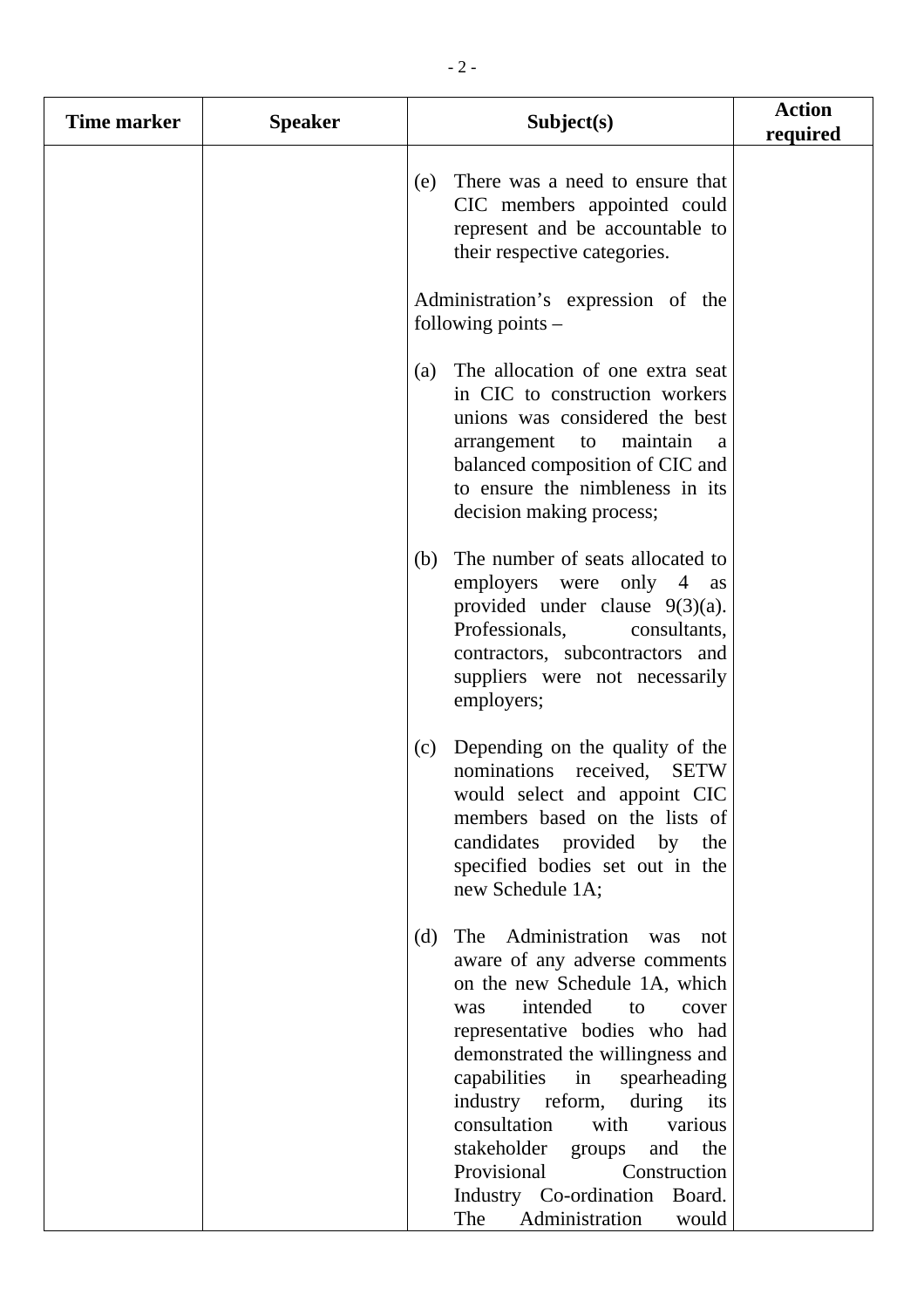| <b>Time marker</b> | <b>Speaker</b>                                 | Subject(s)                                                                                                                                                                                                                                                                                                                                                                                                                            | <b>Action</b><br>required |
|--------------------|------------------------------------------------|---------------------------------------------------------------------------------------------------------------------------------------------------------------------------------------------------------------------------------------------------------------------------------------------------------------------------------------------------------------------------------------------------------------------------------------|---------------------------|
|                    |                                                | inform members if there was any<br>written requests for inclusion in<br>the new Schedule 1A received<br>afterwards; and                                                                                                                                                                                                                                                                                                               |                           |
|                    |                                                | The<br>Administration<br>would<br>(e)<br>highlight the need to ensure<br>nominees' representativeness and<br>accountability when<br>inviting<br>specified bodies<br>make<br>to<br>nominations.                                                                                                                                                                                                                                        |                           |
| 001823 - 002151    | Chairman<br>Ir Dr Raymond HO<br>Administration | of<br>member's expression<br>the<br>A<br>following views $-$                                                                                                                                                                                                                                                                                                                                                                          |                           |
|                    |                                                | He supported the proposed<br>(a)<br>allocation of one extra seat in<br>CIC to construction workers<br>unions;                                                                                                                                                                                                                                                                                                                         |                           |
|                    |                                                | In consideration of the need to<br>(b)<br>maintain a balanced composition<br>of CIC and to expedite its<br>establishment to spearhead the<br>long-delayed industry reform, he<br>agreed to specify the Hong Kong<br>Institution of Engineers (HKIE)<br>as the only body to nominate<br>engineers for appointment to CIC<br>despite the many categories and<br>organizations of engineers; and<br>Most members of HKIE were not<br>(c) |                           |
|                    |                                                | employers.                                                                                                                                                                                                                                                                                                                                                                                                                            |                           |
| $002152 - 002316$  | Chairman<br>Ms LI Fung-ying<br>Administration  | A member's view that although the<br>allocation of three seats in CIC to<br>construction workers unions was<br>insufficient, it might be futile to<br>pursue the issue further. She hoped<br>that SETW could actively liaise with<br>unions to appoint the<br>best<br>the<br>candidates to CIC<br>The Administration's assurance that<br>efforts would be made to ensure the                                                          |                           |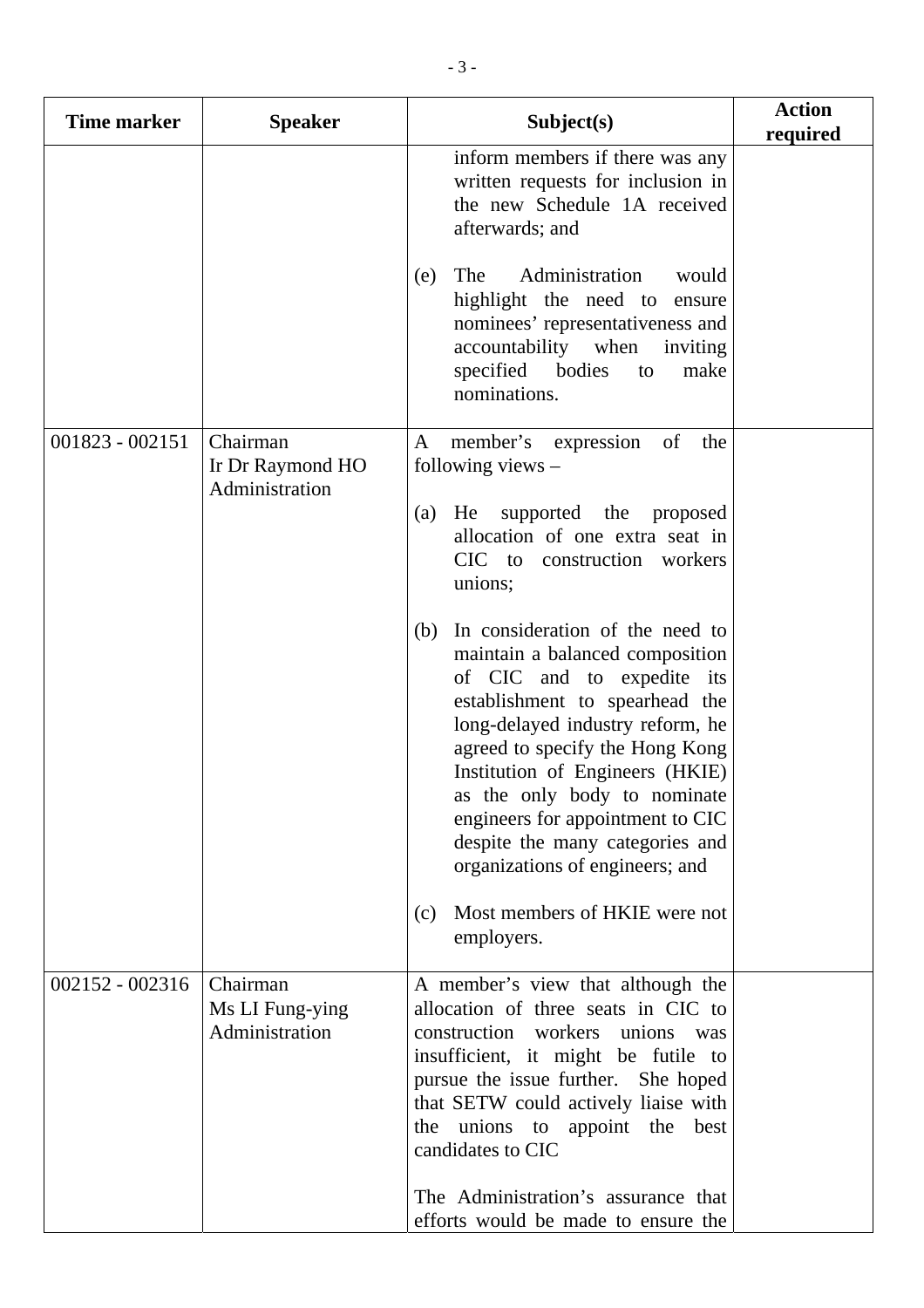| <b>Time marker</b> | <b>Speaker</b>                               | Subject(s)                                                                                                                                                                                                                                                                                                                                                                                                                                                                                                                                                                                                                                                                                                                                                                                                                                                                                                                                                              | <b>Action</b><br>required |
|--------------------|----------------------------------------------|-------------------------------------------------------------------------------------------------------------------------------------------------------------------------------------------------------------------------------------------------------------------------------------------------------------------------------------------------------------------------------------------------------------------------------------------------------------------------------------------------------------------------------------------------------------------------------------------------------------------------------------------------------------------------------------------------------------------------------------------------------------------------------------------------------------------------------------------------------------------------------------------------------------------------------------------------------------------------|---------------------------|
|                    |                                              | nominees appointed could represent<br>the interests of their categories and<br>would report back to their respective<br>categories the work of CIC                                                                                                                                                                                                                                                                                                                                                                                                                                                                                                                                                                                                                                                                                                                                                                                                                      |                           |
| 002317 - 002938    | Chairman<br>Mr Patrick LAU<br>Administration | of<br>the<br>A<br>member's expression<br>following views $-$<br>The Housing Authority (HA)<br>(a)<br>should be represented on CIC as<br>proposed by members earlier<br>(clause $9(1)$ );<br>Consultant architects did not<br>(b)<br>represent employers;<br>Co-operation and communication<br>(c)<br>stakeholders<br>among<br>were<br>important in taking forward<br>industry reform; and<br>(d)<br>He supported the proposed<br>CIC's<br>of<br>Chief<br>removal<br>Executive from the membership<br>of CIC.<br>The Administration's explanation that<br>since HA was chaired and serviced by<br>Government officials, it would be<br>represented on CIC in the capacity of<br>one of the three public officers to be<br>appointed by SETW (clause $9(1)(c)$ )<br>The member's proposal to specify the<br>three public officers to be appointed,<br>and the Administration's view that the<br>present drafting of clause $9(1)(c)$<br>could provide greater flexibility |                           |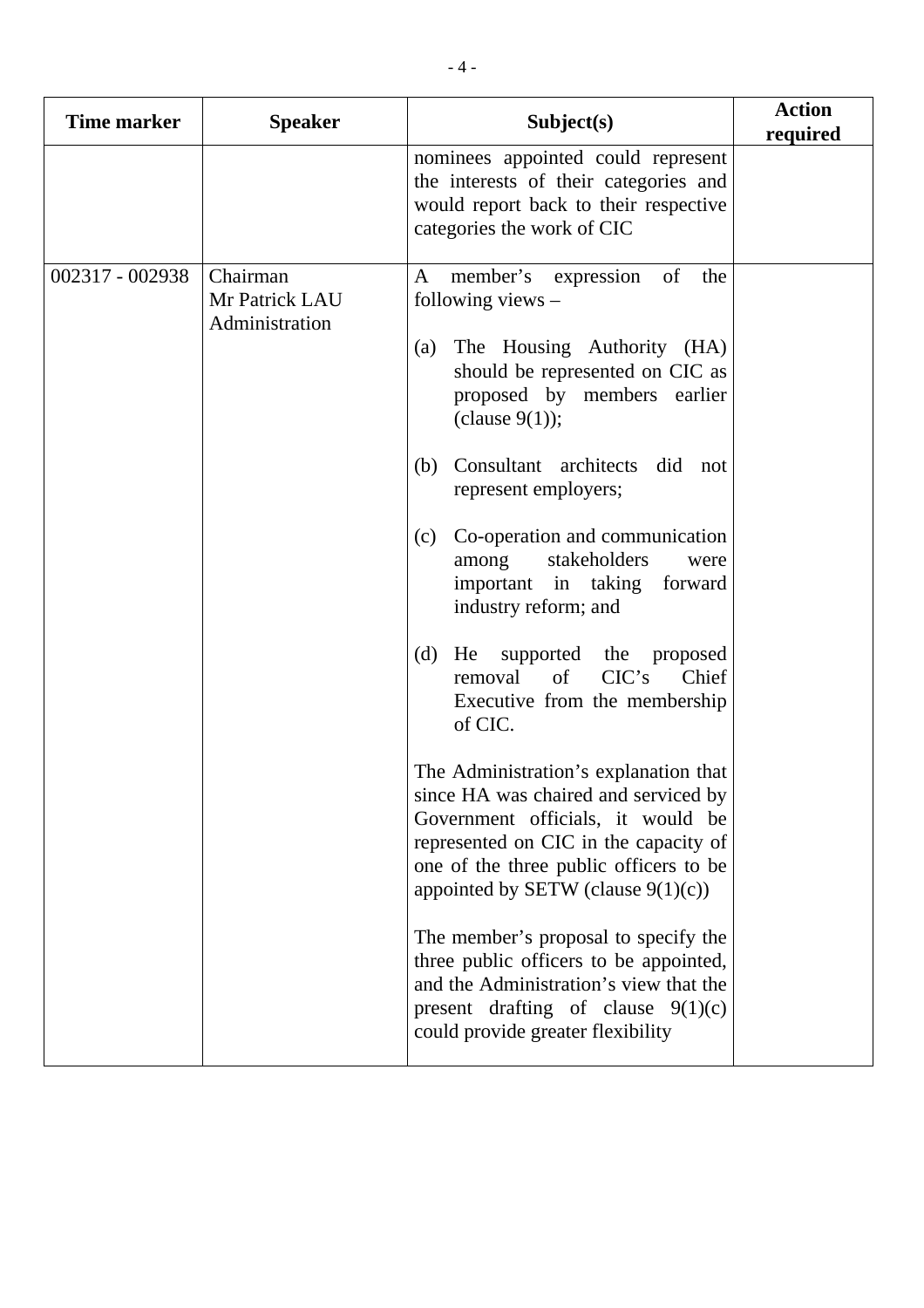| <b>Time marker</b> | <b>Speaker</b>                                | Subject(s)                                                                                                                                                                                                                                                                                                                                    | <b>Action</b><br>required |
|--------------------|-----------------------------------------------|-----------------------------------------------------------------------------------------------------------------------------------------------------------------------------------------------------------------------------------------------------------------------------------------------------------------------------------------------|---------------------------|
| 002939 - 003405    | Chairman<br>Mr Abraham SHEK<br>Administration | of<br>member's expression<br>A<br>the<br>following views $-$<br>The proposed composition of<br>(a)<br><b>CIC</b><br>balanced.<br>was<br>N <sub>0</sub><br>differentiation should be made                                                                                                                                                      |                           |
|                    |                                               | employers<br>between<br>and<br>employees as both had to work<br>together to take forward industry<br>reform; and                                                                                                                                                                                                                              |                           |
|                    |                                               | Close liaison with construction<br>(b)<br>workers unions should be kept up<br>to ensure the best candidates<br>would be appointed to CIC.                                                                                                                                                                                                     |                           |
|                    |                                               | The member's question on whether<br>Kowloon-Canton<br>Railway<br>the<br>Corporation (KCRC) and the MTR<br>Corporation Limited (MTRC) would<br>each have one representative on CIC<br>after their likely merger                                                                                                                                |                           |
|                    |                                               | The Administration's explanation that<br>the new Schedule 1A might be<br>amended should there be a merger of<br>KCRC and MTRC. However, under<br>the present drafting SETW was not<br>obliged to appoint one nominee from<br>each of the two organizations.<br>The<br>major criterion for appointment would<br>be the quality of the nominees |                           |
|                    |                                               | The Administration's confirmation in<br>response to the Chairman that the<br>legislative intent was to appoint four<br>CIC members from the category of<br>employers to maintain a balanced<br>composition, notwithstanding<br>the<br>expression "not more than 4" in<br>clause $9(3)(b)$                                                     |                           |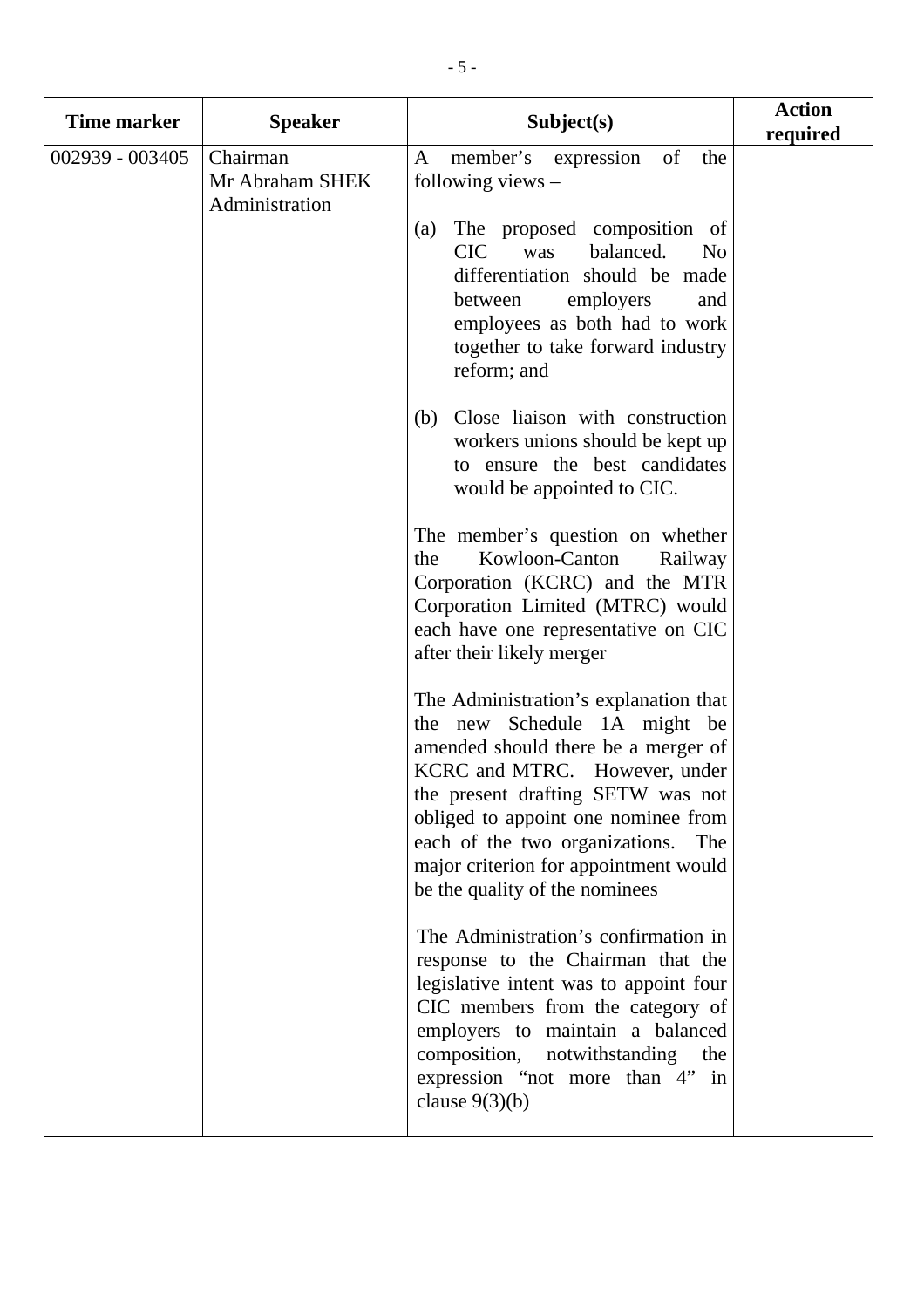| <b>Time marker</b> | <b>Speaker</b>                                                  | Subject(s)                                                                                                                                                                                                                                                                                                                                                                                                                                                                                                                                                                                                                                                                                                                                                                                                                                                                                            | <b>Action</b><br>required |
|--------------------|-----------------------------------------------------------------|-------------------------------------------------------------------------------------------------------------------------------------------------------------------------------------------------------------------------------------------------------------------------------------------------------------------------------------------------------------------------------------------------------------------------------------------------------------------------------------------------------------------------------------------------------------------------------------------------------------------------------------------------------------------------------------------------------------------------------------------------------------------------------------------------------------------------------------------------------------------------------------------------------|---------------------------|
| 003406 - 004009    | Chairman<br>Mr WONG Kwok-hing<br>Ms Emily LAU<br>Administration | of<br>the<br>A<br>member's expression<br>following views $-$<br>In recognition of other members'<br>(a)<br>stance, she would not seek to<br>further increase the number of<br>seats on CIC for construction<br>workers unions;                                                                                                                                                                                                                                                                                                                                                                                                                                                                                                                                                                                                                                                                        |                           |
|                    |                                                                 | She supported the need to ensure The<br>(b)<br>good communication between Administration<br>$CIC$ members and the categories to take action<br>they represented, and requested under<br>that SETW should state at the $\vert$ paragraph 3(a)<br>Second Reading debate on the of the minutes<br>Bill<br>Administration's<br>the<br>expectations<br>in<br>relation<br>to<br>nomination for appointment to<br>CIC and the need for a report<br>back system; and<br>There was a need to establish a<br>(c)<br>sound mechanism for removal of<br>appointed members should they<br>fail to perform satisfactorily.<br>Clause 12(d) which dealt with<br>removal of appointed members<br>was however not clear enough<br>(clauses $10$ and $12$ ).<br>Administration's elaboration of the<br>criteria set out for assessing the<br>performance of CIC members and<br>expressed difficulties to provide in the |                           |
|                    |                                                                 | Bill substantial details of the appraisal<br>mechanism                                                                                                                                                                                                                                                                                                                                                                                                                                                                                                                                                                                                                                                                                                                                                                                                                                                |                           |
| $004010 - 004630$  | Administration                                                  | Briefing by the Administration on<br>item (2) of LC Paper<br>No.<br>$CB(1)2313/04-05(03)$<br>(Annexes)<br>B<br>and $C$ )                                                                                                                                                                                                                                                                                                                                                                                                                                                                                                                                                                                                                                                                                                                                                                              |                           |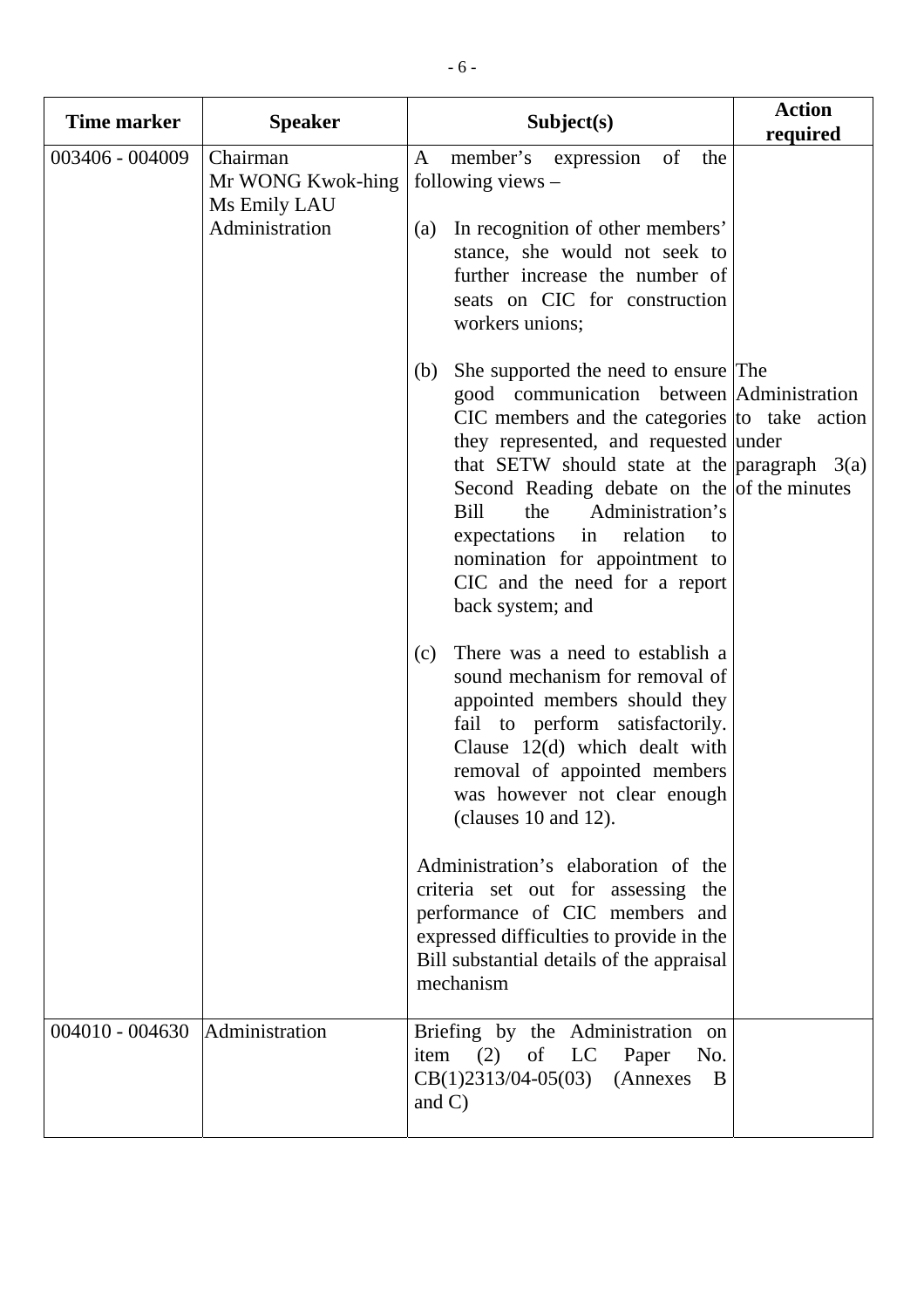| <b>Time marker</b> | <b>Speaker</b>                                                  | Subject(s)                                                                                                                                                                                                                                                                                                                                                                                                                                                                                                                                               | <b>Action</b><br>required                          |
|--------------------|-----------------------------------------------------------------|----------------------------------------------------------------------------------------------------------------------------------------------------------------------------------------------------------------------------------------------------------------------------------------------------------------------------------------------------------------------------------------------------------------------------------------------------------------------------------------------------------------------------------------------------------|----------------------------------------------------|
| $004631 - 005050$  | Chairman<br>Mr WONG Kwok-hing<br>Ms Emily LAU<br>Administration | member's<br>A<br>question<br>why<br>on<br>discussion on levy, surcharge, penalty<br>or further penalty should be conducted<br>closed meetings (new<br>clause<br>at<br>$7A(2)(b)(ii)$ in Schedule 2)<br>Administration's explanation that the<br>above matters needed to be discussed<br>at closed meetings because they might<br>involve the contemplation of legal<br>actions to recover levy, surcharge or                                                                                                                                             |                                                    |
|                    |                                                                 | penalty in relation to specific cases,<br>which should not be<br>disclosed<br>prematurely (clause 49)<br>The<br>Chairman's<br>another<br>and<br>member's view that the drafting of Administration<br>new $7A(2)(b)(ii)$ in Schedule 2 should to take action<br>be refined to reflect the policy<br>intention that meetings of CIC would<br>not be open if the matter to be<br>discussed in relation to levy was case<br>specific                                                                                                                         | The<br>under<br>paragraph $3(b)$<br>of the minutes |
| 005051 - 010622    | Chairman<br>Ms Emily LAU<br>Administration<br>ALA5              | expression<br>member's<br>of<br>the<br>A<br>following views $-$<br>(a) The holding of meetings in<br>public should, as in the case of<br>the Town Planning Board (TPB),<br>apply to all committees under<br>CIC; and<br>The<br>expression "reasonably"<br>(b)<br>considers" in the new clause<br>$7A(2)(c)$ in Schedule 2 was<br>vague and could be abused to<br>avoid holding open meetings.<br>Criteria in this regard should<br>therefore be set.<br>Administration's expression of the<br>following points $-$<br>Unlike TPB whose committees<br>(a) |                                                    |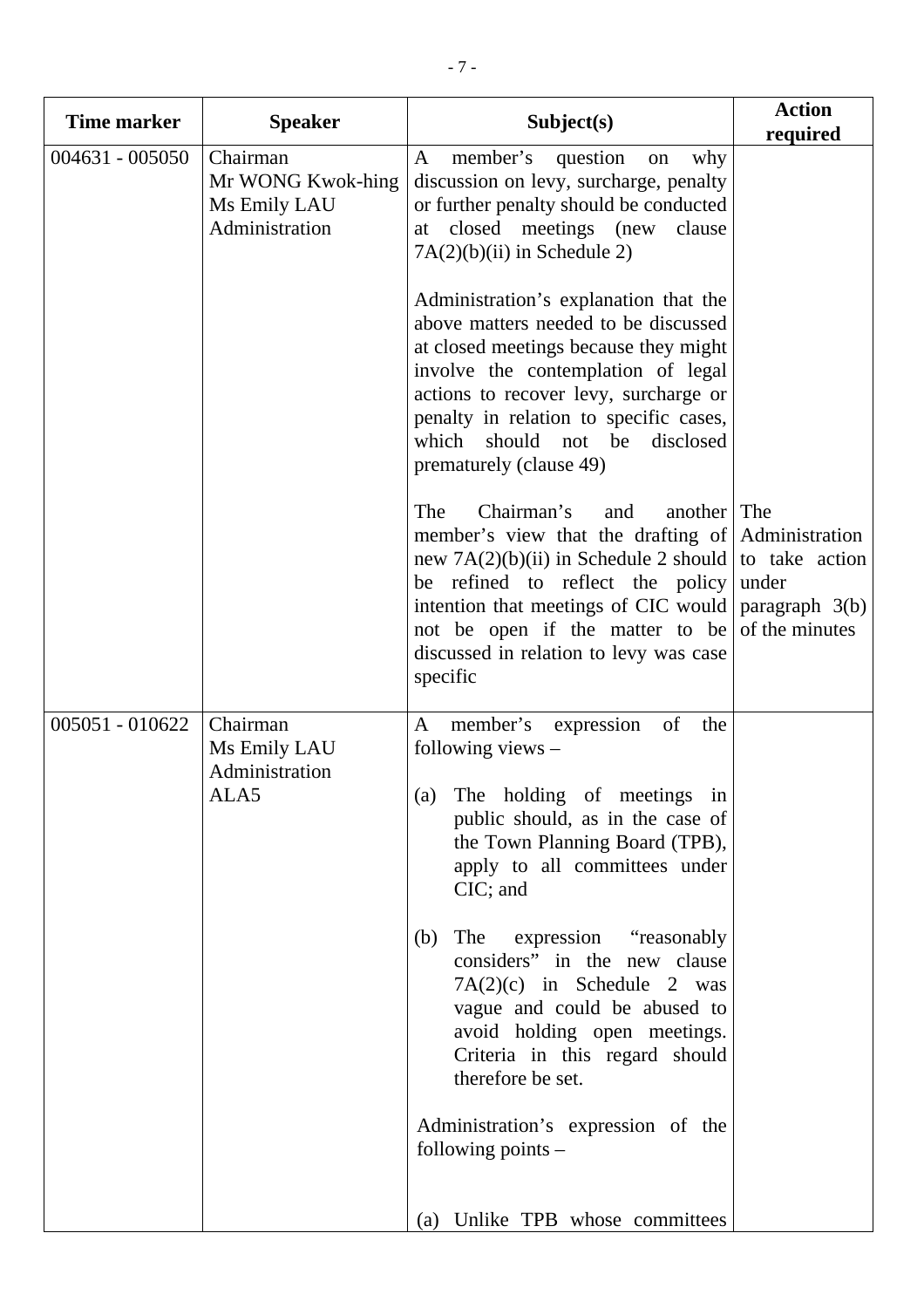| Time marker | <b>Speaker</b> | Subject(s)                                                                                                                                                                                                                                                                                                                                                                                                                                                                                                                                         | <b>Action</b><br>required |
|-------------|----------------|----------------------------------------------------------------------------------------------------------------------------------------------------------------------------------------------------------------------------------------------------------------------------------------------------------------------------------------------------------------------------------------------------------------------------------------------------------------------------------------------------------------------------------------------------|---------------------------|
|             |                | had defined functions focusing<br>on planning applications and<br>hearing of representations, the<br>committees to be established by<br>CIC would deal with a wide<br>affairs<br>of<br>internal<br>range<br>including<br>management<br>and<br>personnel matters.<br>It might<br>therefore be more appropriate for<br>CIC to follow the open meeting<br>arrangements of similar statutory<br>bodies such as HA, the Hospital<br>Authority and the Estate Agents<br>Authority instead of TPB;                                                        |                           |
|             |                | The<br>expression "reasonably"<br>(b)<br>considers" in clause $7A(2)(c)$<br>was introduced to ensure the<br>discretions in conducting closed<br>meetings by CIC would be<br>exercised with<br>regard<br>to<br>reasonableness and the specific<br>individual<br>circumstances<br>of<br>cases; and                                                                                                                                                                                                                                                   |                           |
|             |                | There was a need to conduct<br>(c)<br>closed meetings to facilitate<br>frank exchange of views on<br>matters under contemplation.                                                                                                                                                                                                                                                                                                                                                                                                                  |                           |
|             |                | Assistant Legal Adviser's advice that The<br>when the court reviewed a decision of Administration<br>statutory authority which was to take action<br>a -<br>required to be made reasonably under<br>the legislation, it would consider all $\vert$ paragraph $3(c)$<br>circumstances of the case and not<br>only the subjective view of the<br>statutory body. She proposed to<br>work in consultation with<br>the<br>Administration to provide the case<br>law concerning the meaning of<br>"reasonableness" (new $7A(2)(c)$<br>in<br>Schedule 2) | under<br>of the minutes   |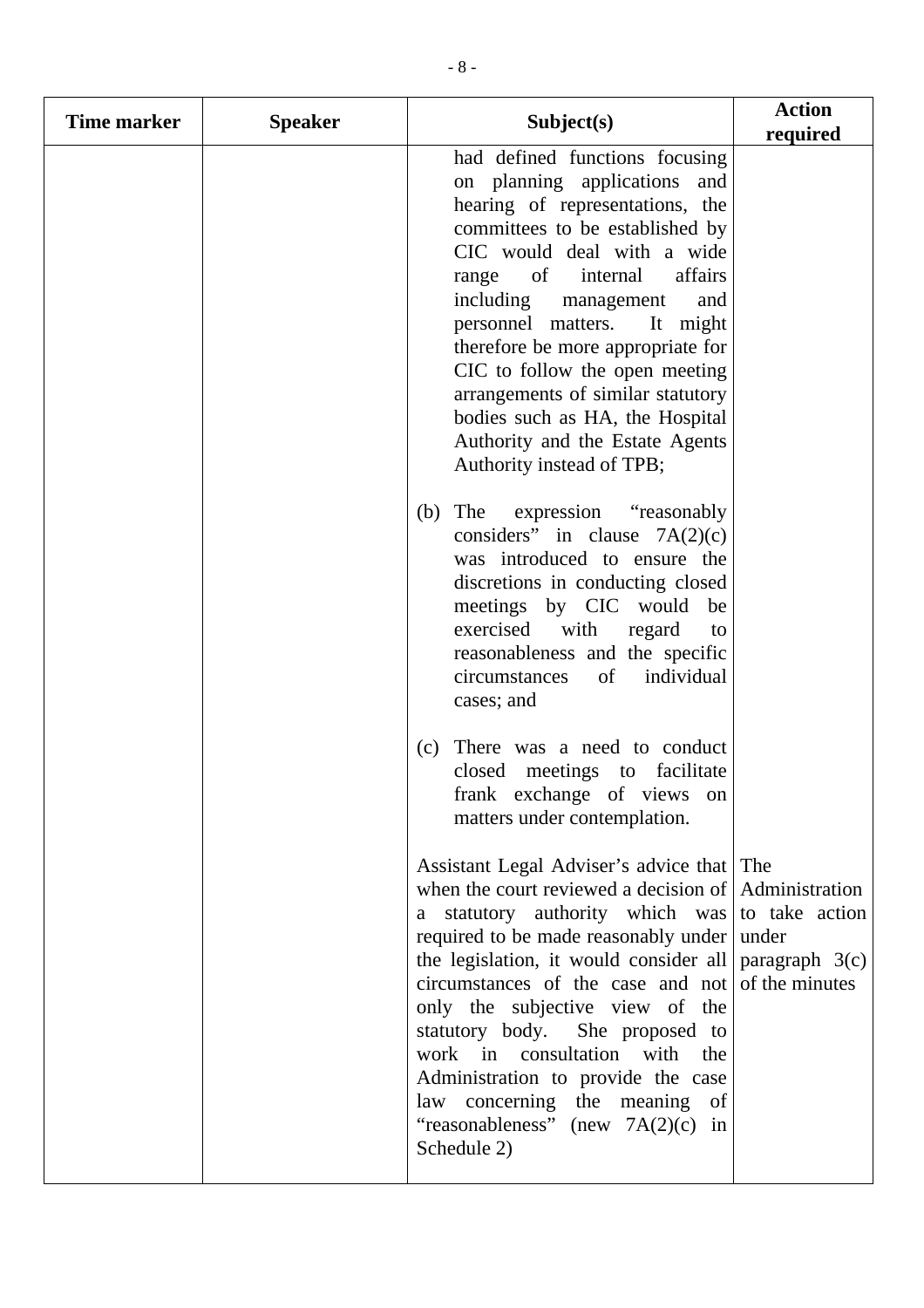| <b>Time marker</b> | <b>Speaker</b>                                 | Subject(s)                                                                                                                                                                                                                                                                                                                                                                                                                                                                                                                                                                                                                                                   | <b>Action</b><br>required |
|--------------------|------------------------------------------------|--------------------------------------------------------------------------------------------------------------------------------------------------------------------------------------------------------------------------------------------------------------------------------------------------------------------------------------------------------------------------------------------------------------------------------------------------------------------------------------------------------------------------------------------------------------------------------------------------------------------------------------------------------------|---------------------------|
| $010623 - 011551$  | Administration                                 | Briefing by the Administration on<br>item $(3)$<br>of LC Paper<br>No.<br>$CB(1)2313/04-05(03)$ (Annex D)<br>Administration's expression of the<br>following points $-$                                                                                                                                                                                                                                                                                                                                                                                                                                                                                       |                           |
|                    |                                                | (a) It was expected that with the<br>decrease since 2004 in the value<br>of construction works subject to<br>levy, levy income<br>of the<br>Construction Industry Training<br>$\Gamma$ (CITA)<br>Authority<br>would<br>decrease. Hence the need for<br>CITA to cut costs and increase<br>incomes to mitigate the impact<br>on its financial position; and<br>A voluntary exit scheme (VES)<br>(b)<br>was launched by CITA in August<br>2005. The response so far was<br>satisfactory. It was expected<br>that the savings in staff cost<br>resulting from VES and natural<br>wastage would enable CITA to<br>maintain its financial viability up<br>to 2010. |                           |
| 011552 - 012723    | Chairman<br>Mr LEE Cheuk-yan<br>Administration | member's<br>of<br>expression<br>A<br>the<br>following views $-$                                                                                                                                                                                                                                                                                                                                                                                                                                                                                                                                                                                              |                           |
|                    |                                                | It was questionable whether in<br>(a)<br>following<br>the<br>years<br>the<br>Administration could honour its<br>undertaking that the value of<br>public works commenced each<br>year would on average reach \$29<br>billion; and                                                                                                                                                                                                                                                                                                                                                                                                                             |                           |
|                    |                                                | undesirable<br>(b)<br>It was<br>that the<br>emoluments of CITA's senior<br>staff should take up 20% of the<br>total emoluments.<br>Such an<br>imbalanced<br>salary<br>structure<br>should be rectified. The success<br>of VES would hinge on the                                                                                                                                                                                                                                                                                                                                                                                                             |                           |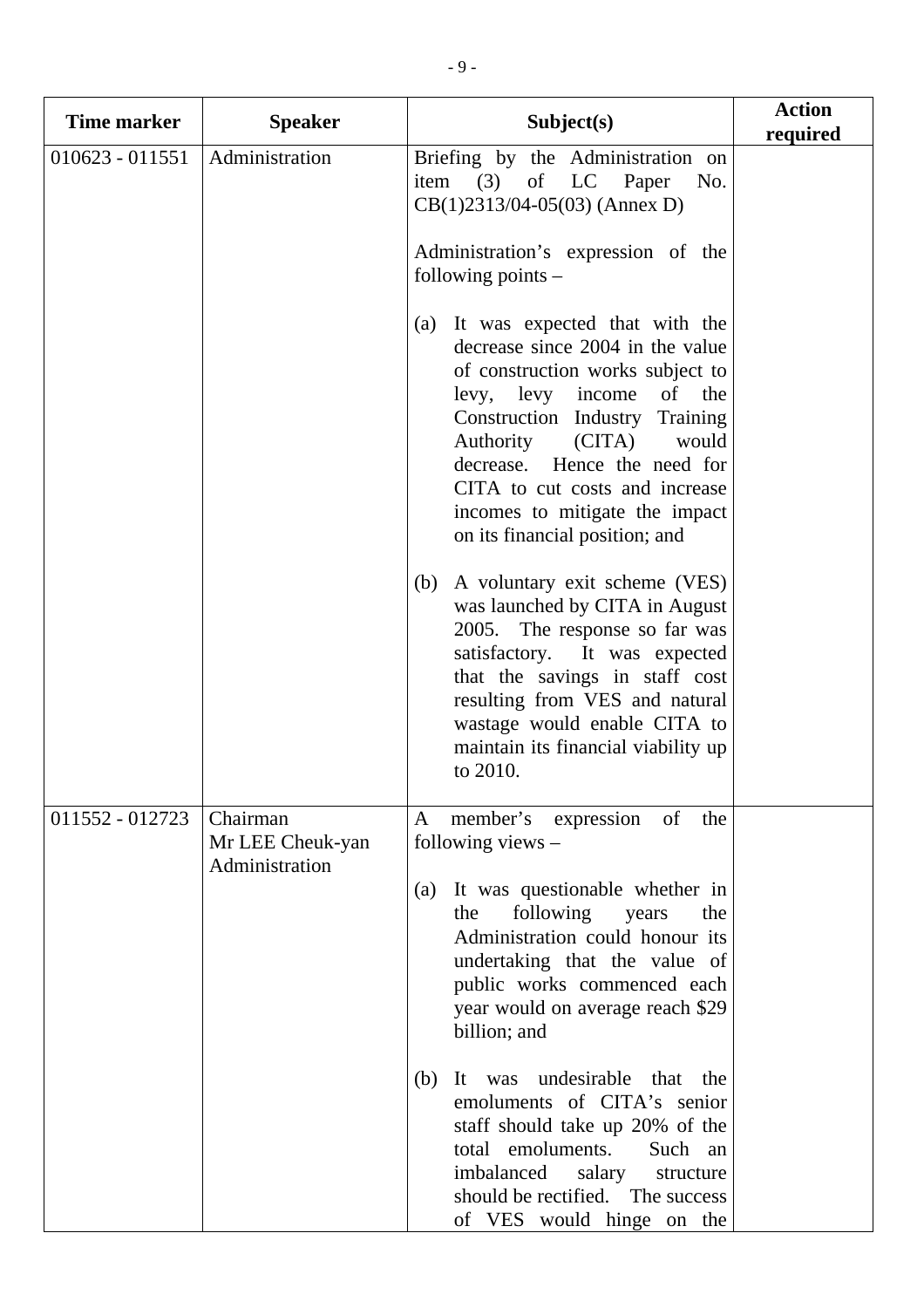| <b>Time marker</b> | <b>Speaker</b>                                                      | Subject(s)                                                                                                                                                                                                                                                                                                                                                                                                                                                        | <b>Action</b><br>required |
|--------------------|---------------------------------------------------------------------|-------------------------------------------------------------------------------------------------------------------------------------------------------------------------------------------------------------------------------------------------------------------------------------------------------------------------------------------------------------------------------------------------------------------------------------------------------------------|---------------------------|
|                    |                                                                     | number of senior staff opting it<br>(Annex E to LC Paper No.<br>$CB(1)2313/04-05(03)).$<br>Administration's expression of the<br>following points $-$                                                                                                                                                                                                                                                                                                             |                           |
|                    |                                                                     | The value of public works<br>(a)<br>projects commenced over the<br>past few years had decreased<br>of<br>the<br>because<br>economic<br>downturn and delays in certain<br>planned large-scale projects such<br>as the development of the Kai<br>Tak site, Central Reclamation,<br>etc. Efforts were being made to<br>facilitate an early commencement<br>of suitable public works projects<br>so as to achieve the target<br>spending level in the medium<br>term; |                           |
|                    |                                                                     | The strategic position and mode<br>(b)<br>of operation of CITA would be<br>addressed in a holistic manner<br>through a comprehensive review<br>spearheaded by CIC after the<br>amalgamation exercise.<br>The<br>salary structure of CITA should<br>be addressed in that context.; and                                                                                                                                                                             |                           |
|                    |                                                                     | The outcome of CITA's VES The<br>(c)<br>would only be available in late Administration<br>October 2005 when the scheme to take action<br>application. under<br>closed for<br>was<br>According to information from $\alpha$ paragraph 3(d)<br>CITA thus far, applicants came of the minutes<br>from different categories of staff.                                                                                                                                 |                           |
| 012724 - 013810    | Chairman<br>Ms LI Fung-ying<br>Miss CHAN Yuen-han<br>Administration | Members'<br>request of a<br>written<br>undertaking<br>concerning<br>smooth<br>transition of CITA staff upon the<br>amalgamation of CITA with CIC<br>(clause 82)                                                                                                                                                                                                                                                                                                   |                           |
|                    |                                                                     | Administration's<br>agreement                                                                                                                                                                                                                                                                                                                                                                                                                                     | to The                    |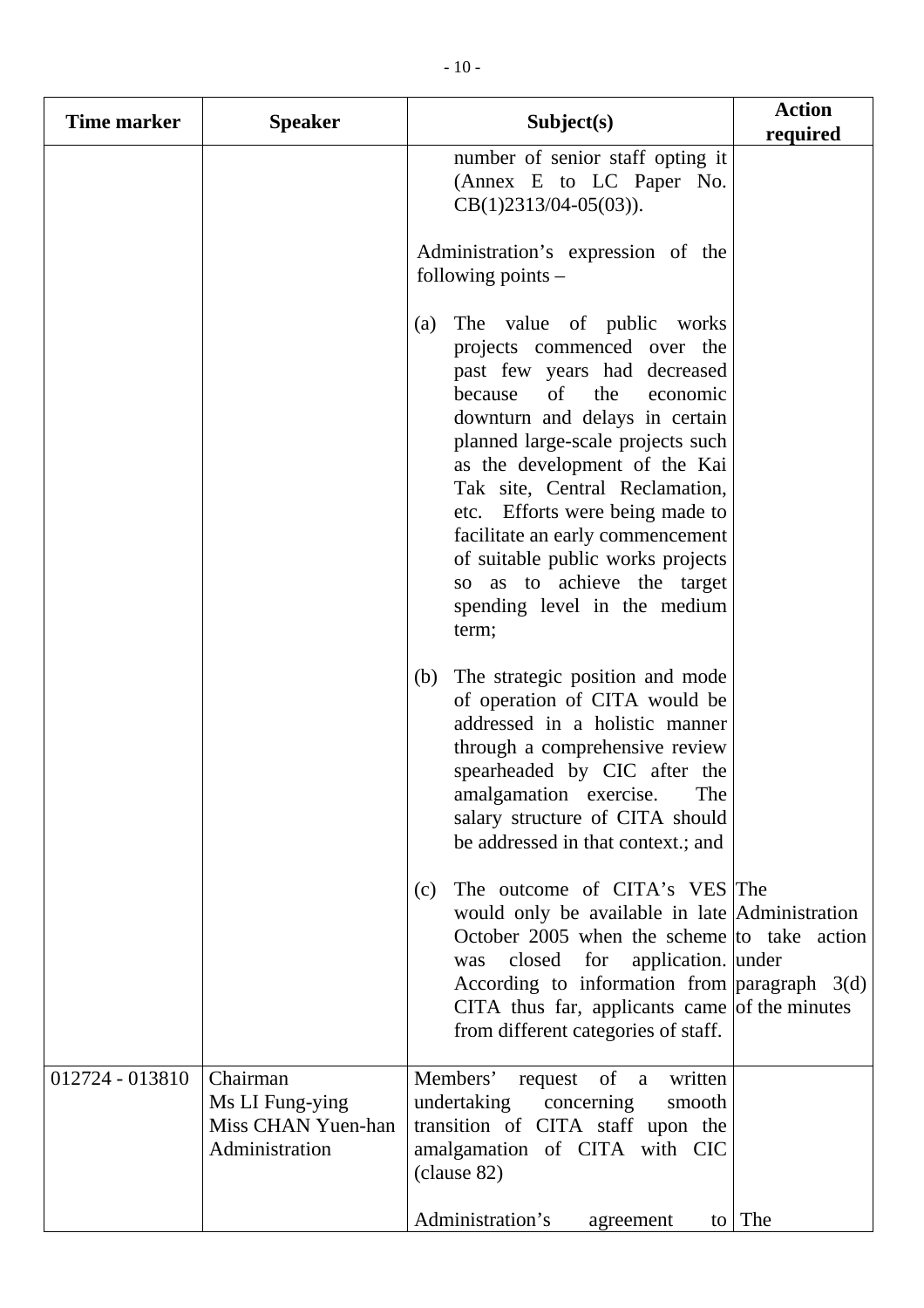| <b>Time marker</b> | <b>Speaker</b>                                | Subject(s)                                                                                                                                                                                                                                                                                                                                                                                                     | <b>Action</b><br>required                                                       |
|--------------------|-----------------------------------------------|----------------------------------------------------------------------------------------------------------------------------------------------------------------------------------------------------------------------------------------------------------------------------------------------------------------------------------------------------------------------------------------------------------------|---------------------------------------------------------------------------------|
|                    |                                               | consider<br>the<br>above<br>$\left  \text{in} \right $<br>request<br>recognition of the need to preserve<br>stability during the transition period.<br>It would advise on whether the<br>continued employment of CITA staff<br>for a certain period could<br>be<br>undertaken when the Bills Committee<br>(BC) examined clause 82                                                                              | Administration<br>to take action<br>under<br>paragraph $3(f)$<br>of the minutes |
|                    |                                               | A member's emphasis of the need to<br>ensure CITA management could not<br>play tricks to interfere with BC's<br>work, and that class reduction by<br>CITA would not create a gap in the<br>training of construction practitioners                                                                                                                                                                              |                                                                                 |
|                    |                                               | Administration's advice as follows –                                                                                                                                                                                                                                                                                                                                                                           |                                                                                 |
|                    |                                               | monitored<br>CITA's<br>It<br>had<br>(a)<br>enrolment activities closely and<br>enlisted the support of major<br>stakeholders<br>who<br>were<br>represented on the CITA board<br>that priority would be accorded<br>to the passage of the Bill; and<br>Collaborative efforts were made<br>(b)<br>to explore new opportunities for<br>CITA to train up practitioners<br>with skills demanded by the<br>industry. |                                                                                 |
| 013811 - 014216    | Chairman<br>Mr Howard YOUNG<br>Administration | A member's question on the value of<br>construction works subject to levy that<br>would sustain CITA's operation until<br>2010<br>Administration's reiteration that based<br>on an earlier submission concerning<br>various financial scenarios compiled<br>by CITA for 2005 to 2010, \$40 to \$45<br>billion<br>of<br>construction<br>works<br>commenced per year would suffice                               |                                                                                 |
|                    |                                               | The member's enquiry about the value The<br>of construction works subject to levy Administration                                                                                                                                                                                                                                                                                                               |                                                                                 |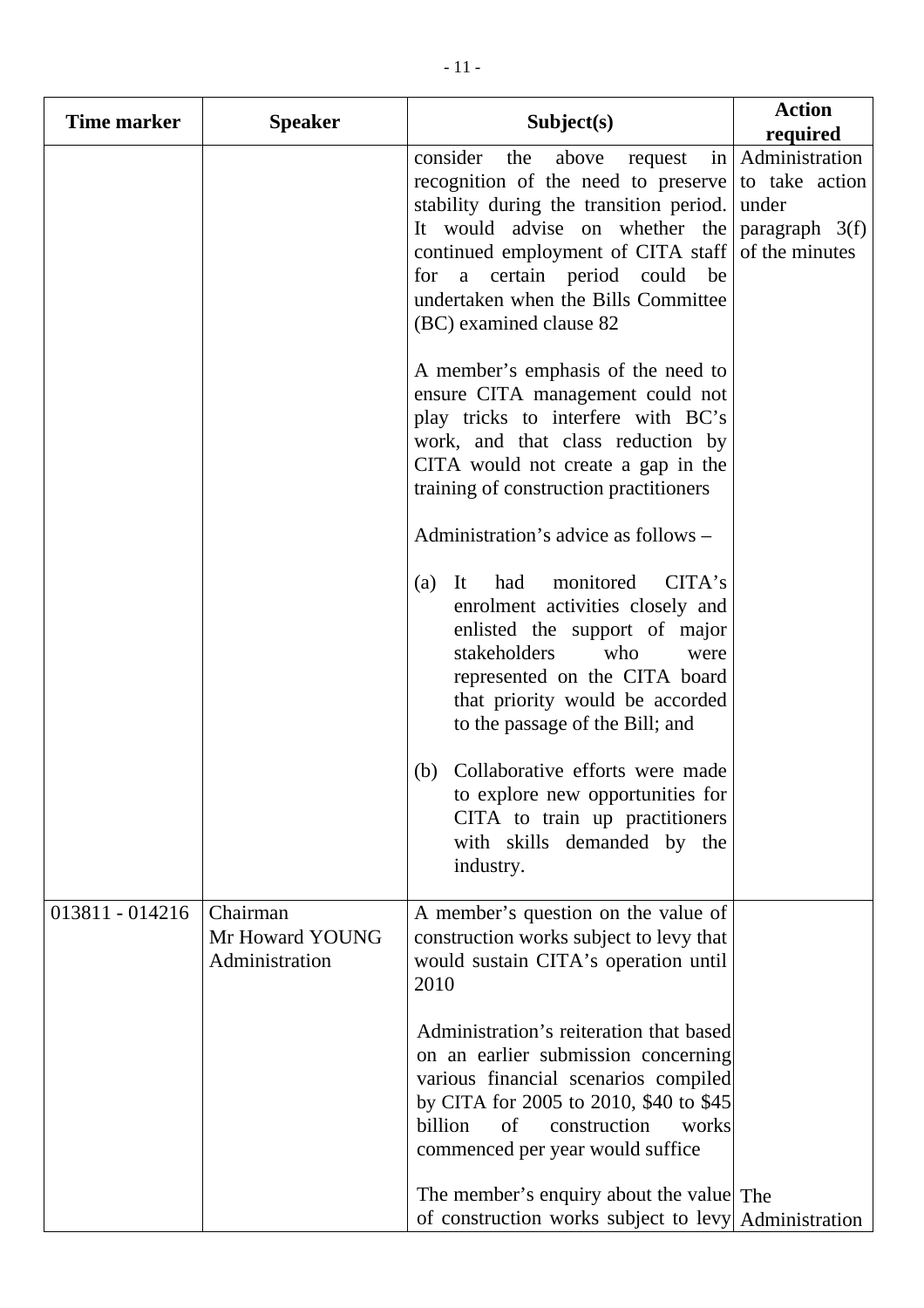| <b>Time marker</b> | <b>Speaker</b>                                                 | Subject(s)                                                                                                                                                                                                                                                                                                                                                                                                                                                                                                                                                                                                                                                                                                                                                                                                                                                                                                                                                                                                                                                                                                                                                   | <b>Action</b><br>required          |
|--------------------|----------------------------------------------------------------|--------------------------------------------------------------------------------------------------------------------------------------------------------------------------------------------------------------------------------------------------------------------------------------------------------------------------------------------------------------------------------------------------------------------------------------------------------------------------------------------------------------------------------------------------------------------------------------------------------------------------------------------------------------------------------------------------------------------------------------------------------------------------------------------------------------------------------------------------------------------------------------------------------------------------------------------------------------------------------------------------------------------------------------------------------------------------------------------------------------------------------------------------------------|------------------------------------|
|                    |                                                                | and the levy income in the 90s, and to take action<br>the Administration's undertaking to under<br>provide a breakdown by year                                                                                                                                                                                                                                                                                                                                                                                                                                                                                                                                                                                                                                                                                                                                                                                                                                                                                                                                                                                                                               | paragraph $3(e)$<br>of the minutes |
| 014217 - 015536    | Chairman<br>Ms Emily LAU<br>Mr LEE Cheuk-yan<br>Administration | A member's request for clarification<br>of the following $-$<br>How the views of CITA staff<br>(a)<br>who opposed to VES would be<br>given consideration;<br>Whether all contract staff of<br>(b)<br>CITA would be laid off; and<br>Whether CITA's classes<br>had<br>(c)<br>been reduced by 50% as claimed<br>by CITA staff or 17% as reported<br>by the Administration.<br>Another member's expression<br>of<br>concern about class reduction<br>by<br><b>CITA</b><br>Administration's expression of the<br>following points $-$<br>(a) To facilitate long-term planning,<br>there was a need to launch VES<br>for CITA staff that might not be<br>willing to participate in the<br>changes necessary for CITA to<br>reposition itself and cope with<br>the evolving industry needs.<br>Notwithstanding, staff who were<br>to<br>continue<br>ready<br>their<br>contribution<br><b>CITA</b><br>could<br>to<br>choose not to opt for VES;<br>(b) As was the current practice, the<br>decision to renew employment<br>contracts of staff would be made<br>accordance<br>with<br>the<br>in<br>operational<br>needs<br>of<br>and<br>resources available to CITA; |                                    |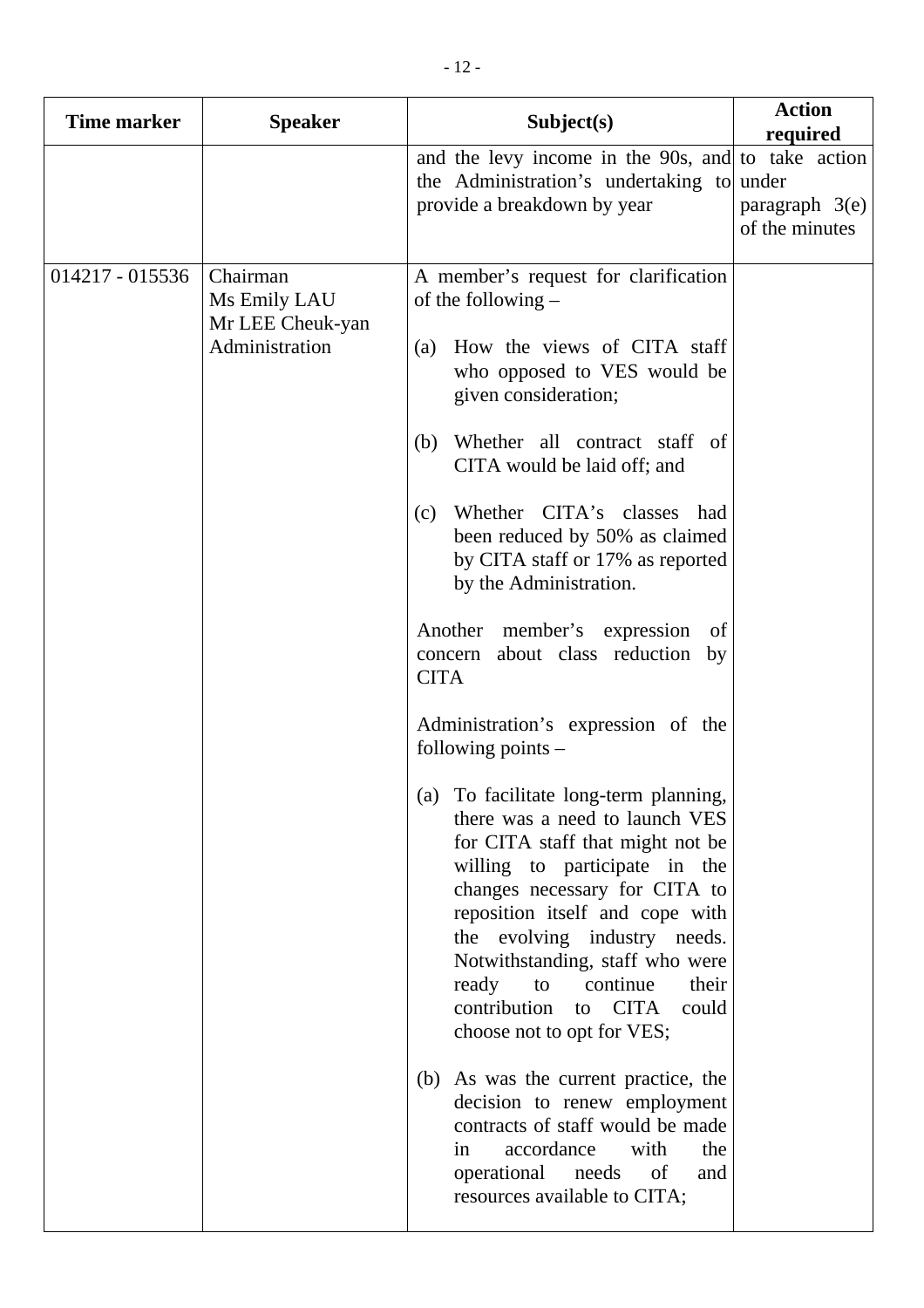| <b>Time marker</b> | <b>Speaker</b> | Subject(s)                                                                                                                                                                                                                                                                                                                         | <b>Action</b><br>required                                                         |
|--------------------|----------------|------------------------------------------------------------------------------------------------------------------------------------------------------------------------------------------------------------------------------------------------------------------------------------------------------------------------------------|-----------------------------------------------------------------------------------|
|                    |                | When compared with the number<br>(c)<br>of trainees last year,<br>the<br>enrolments for current year as<br>anticipated by CITA was 17%<br>less; and                                                                                                                                                                                |                                                                                   |
|                    |                | (d) Actual enrolments would not be<br>restricted to the proposed training<br>capacity but would hinge on the<br>number of applicants.<br>As a<br>result<br>of<br>strengthened<br>promotional efforts, enrolment<br>for basic craft courses<br>and<br>technician<br>had<br>programmes<br>reached the overall target set by<br>CITA. |                                                                                   |
|                    |                | The other member's expression of the<br>following views $-$                                                                                                                                                                                                                                                                        |                                                                                   |
|                    |                | (a) CITA strengthened measures to<br>improve course enrolment only<br>after the BC had expressed<br>concern in this regard;                                                                                                                                                                                                        |                                                                                   |
|                    |                | (b) Closure of CITA's centre in<br>Kwai Chung was not conducive<br>to course enrolment; and                                                                                                                                                                                                                                        |                                                                                   |
|                    |                | The Administration and not The<br>(c)<br>CITA should provide a written Administration<br>undertaking<br>five-year transitional period for under<br>CITA staff.                                                                                                                                                                     | guaranteeing $\vert$ to take action<br>$\beta$ paragraph $3(f)$<br>of the minutes |
|                    |                | Administration's<br>agreement<br>to<br>consider the member's view in (c)<br>above but emphasized the difficulty<br>in providing for a transitional period<br>of five years                                                                                                                                                         |                                                                                   |
|                    |                | Administration<br>The<br>noted<br>the<br>member's view on the need to work<br>closely with CITA's staff association<br>and to prepare CITA staff for<br>necessary changes by<br>providing                                                                                                                                          |                                                                                   |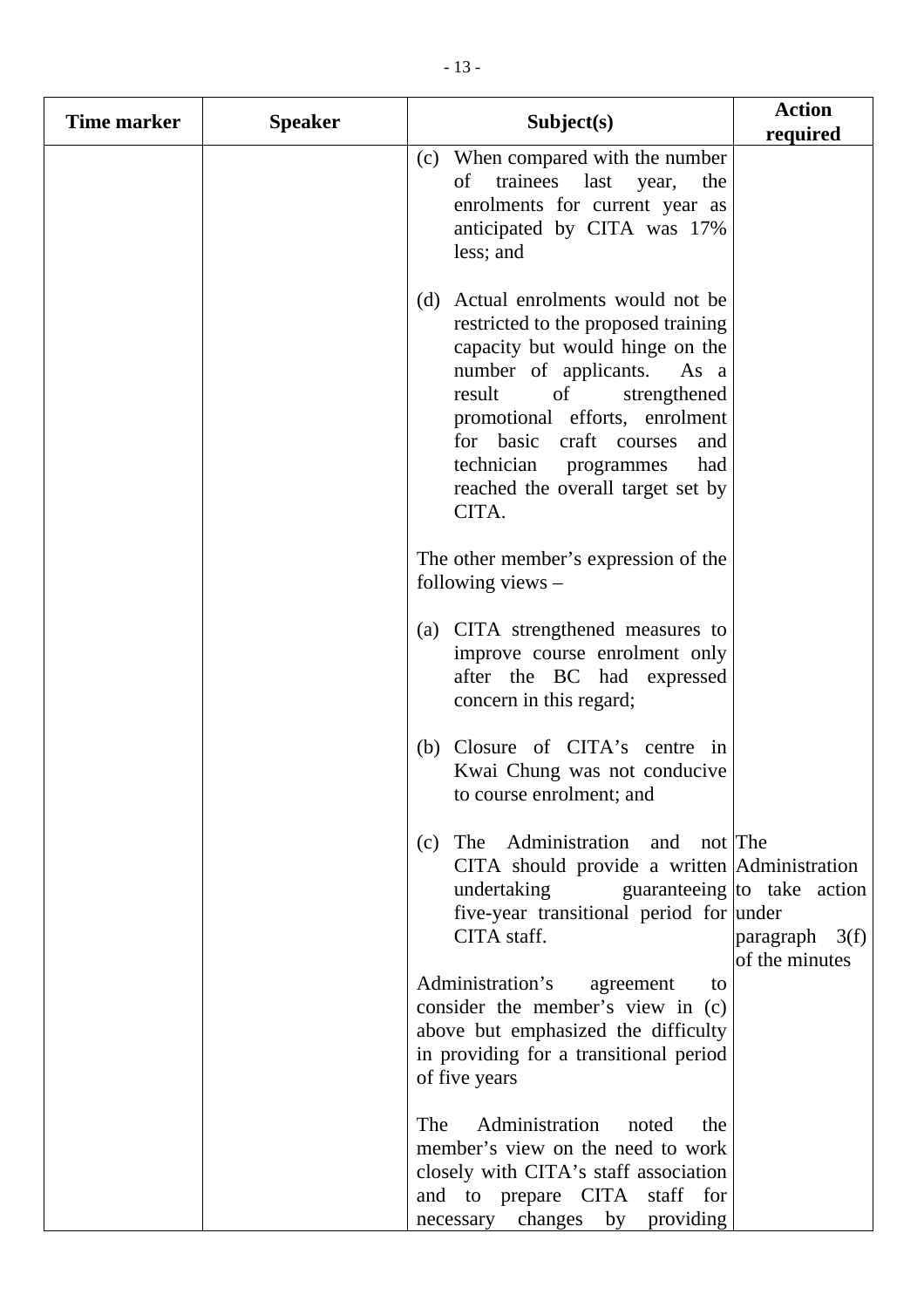| <b>Time marker</b> | <b>Speaker</b>                                  | Subject(s)                                                                                                                                                                                                                                                                                                                                                                                                                                                                                                                                                                                                                                                                                                  | <b>Action</b><br>required |
|--------------------|-------------------------------------------------|-------------------------------------------------------------------------------------------------------------------------------------------------------------------------------------------------------------------------------------------------------------------------------------------------------------------------------------------------------------------------------------------------------------------------------------------------------------------------------------------------------------------------------------------------------------------------------------------------------------------------------------------------------------------------------------------------------------|---------------------------|
|                    |                                                 | suitable training opportunities.                                                                                                                                                                                                                                                                                                                                                                                                                                                                                                                                                                                                                                                                            |                           |
| 015537 - 015742    | Administration                                  | Briefing by the Administration on<br>items $(4)$ and $(5)$ of LC Paper No.<br>$CB(1)2313/04-05(03)$ (Annexes E and<br>F)                                                                                                                                                                                                                                                                                                                                                                                                                                                                                                                                                                                    |                           |
| 015743 - 020249    | Chairman<br>Ms LI Fung-ying<br>Administration   | member's<br>of<br>$\mathbf{A}$<br>expression<br>the<br>following views $-$<br>There was a need to ensure<br>(a)<br>CITA's salary structure was fair<br>and balanced; and<br>(b) CITA management might be<br>playing tricks to reduce classes.<br>For example, by closing centres<br>and cutting course allowances.<br>Administration's emphasis that they<br>were already actively involved in<br>CITA's enrolment plans and would<br>address the above issues through<br>representatives sitting on CITA board<br>and its committees.<br>$CITA's$ staff<br>association was encouraged to liaise<br>with the Administration more closely<br>to reflect their concerns on the future<br>development of CITA. |                           |
| 020250 - 020335    | Chairman                                        | Meeting arrangements                                                                                                                                                                                                                                                                                                                                                                                                                                                                                                                                                                                                                                                                                        |                           |
| 020336 - 020520    | Chairman<br>Mr WONG Kwok-hing<br>Administration | A member's question on whether<br>disciplinary actions could be taken<br>against CITA's senior staff should<br>their<br>performance<br>found<br>be<br>undesirable<br>Administration's<br>explanation<br>that<br>such cases would be handled by the<br>CITA board or CIC after the proposed<br>amalgamation<br>according<br>to<br>employment terms and relevant staff<br>management measures                                                                                                                                                                                                                                                                                                                 |                           |
| $020521 - 020750$  | Chairman                                        | Administration's expression of the                                                                                                                                                                                                                                                                                                                                                                                                                                                                                                                                                                                                                                                                          |                           |